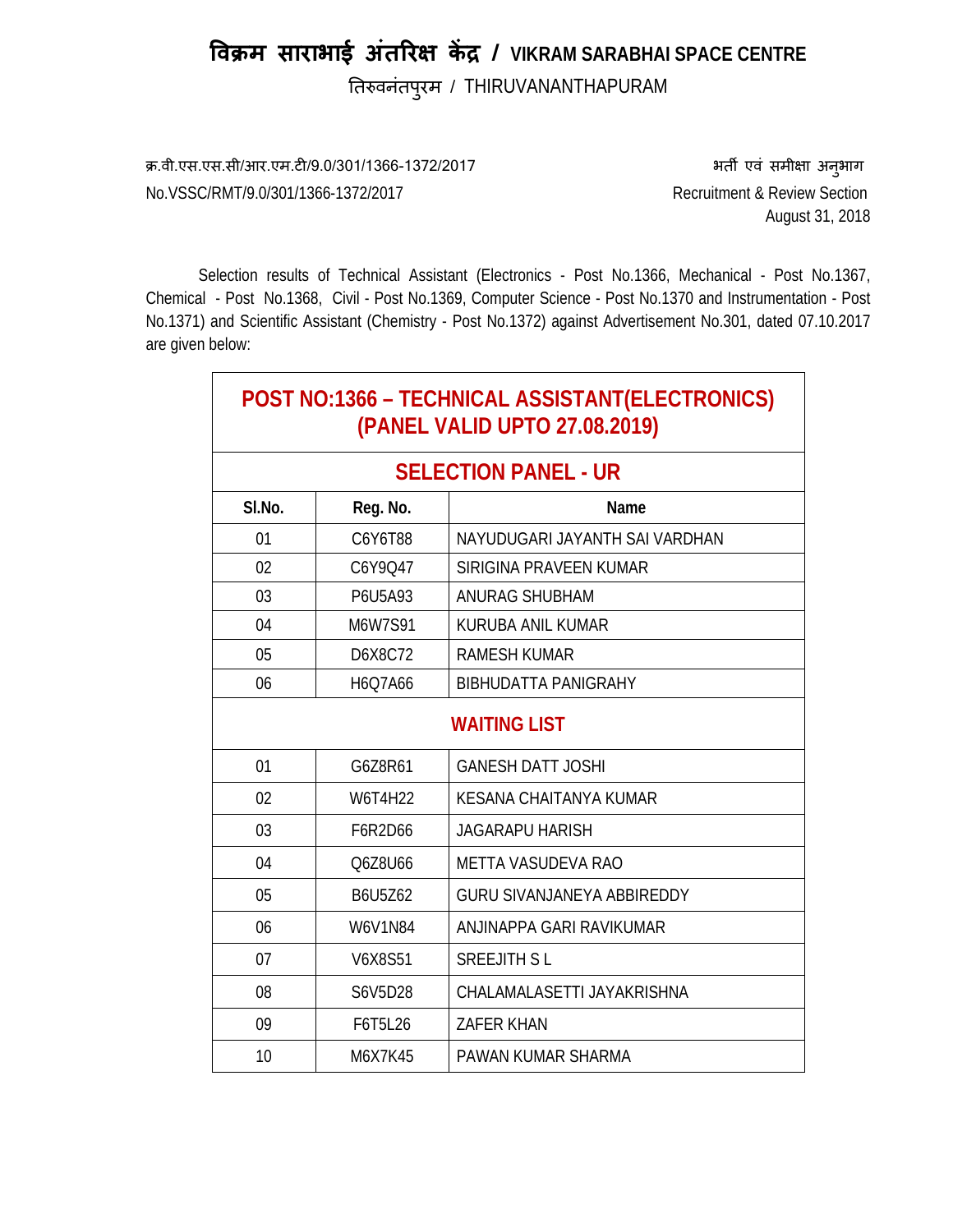| POST NO:1366 - TECHNICAL ASSISTANT(ELECTRONICS)<br>(PANEL VALID UPTO 27.08.2019) |                              |                                                                                  |  |  |
|----------------------------------------------------------------------------------|------------------------------|----------------------------------------------------------------------------------|--|--|
|                                                                                  | <b>SELECTION PANEL - OBC</b> |                                                                                  |  |  |
| SI.No.                                                                           | Reg. No.                     | Name                                                                             |  |  |
| 01                                                                               | W6T4H22                      | KESANA CHAITANYA KUMAR                                                           |  |  |
| 02                                                                               | F6R2D66                      | <b>JAGARAPU HARISH</b>                                                           |  |  |
| 03                                                                               | Q6Z8U66                      | METTA VASUDEVA RAO                                                               |  |  |
| 04                                                                               | W6V1N84                      | ANJINAPPA GARI RAVIKUMAR                                                         |  |  |
|                                                                                  | <b>WAITING LIST</b>          |                                                                                  |  |  |
| 01                                                                               | V6X8S51                      | <b>SREEJITH SL</b>                                                               |  |  |
| 02                                                                               | M6X7K45                      | PAWAN KUMAR SHARMA                                                               |  |  |
| 03                                                                               | D6Y5K22                      | AKKEM LAKSHMI NARAYANA                                                           |  |  |
| 04                                                                               | T6T7Y31                      | PEDIREDDY PADMAVATHI                                                             |  |  |
|                                                                                  |                              |                                                                                  |  |  |
|                                                                                  |                              | POST NO:1366 - TECHNICAL ASSISTANT(ELECTRONICS)<br>(PANEL VALID UPTO 27.08.2019) |  |  |
|                                                                                  |                              | <b>SELECTION PANEL - SC</b>                                                      |  |  |
| SI.No.                                                                           | Reg. No.                     | Name                                                                             |  |  |
| 01                                                                               | M6R2K95                      | ROHAN KASHIRAM SATPUTE                                                           |  |  |
|                                                                                  |                              | <b>WAITING LIST</b>                                                              |  |  |
| 01                                                                               | F6X5T31                      | VINOD KUMAR BURADAGUNTA                                                          |  |  |
|                                                                                  |                              | POST NO:1366 - TECHNICAL ASSISTANT(ELECTRONICS)<br>(PANEL VALID UPTO 27.08.2019) |  |  |
|                                                                                  |                              | <b>SELECTION PANEL - HH</b>                                                      |  |  |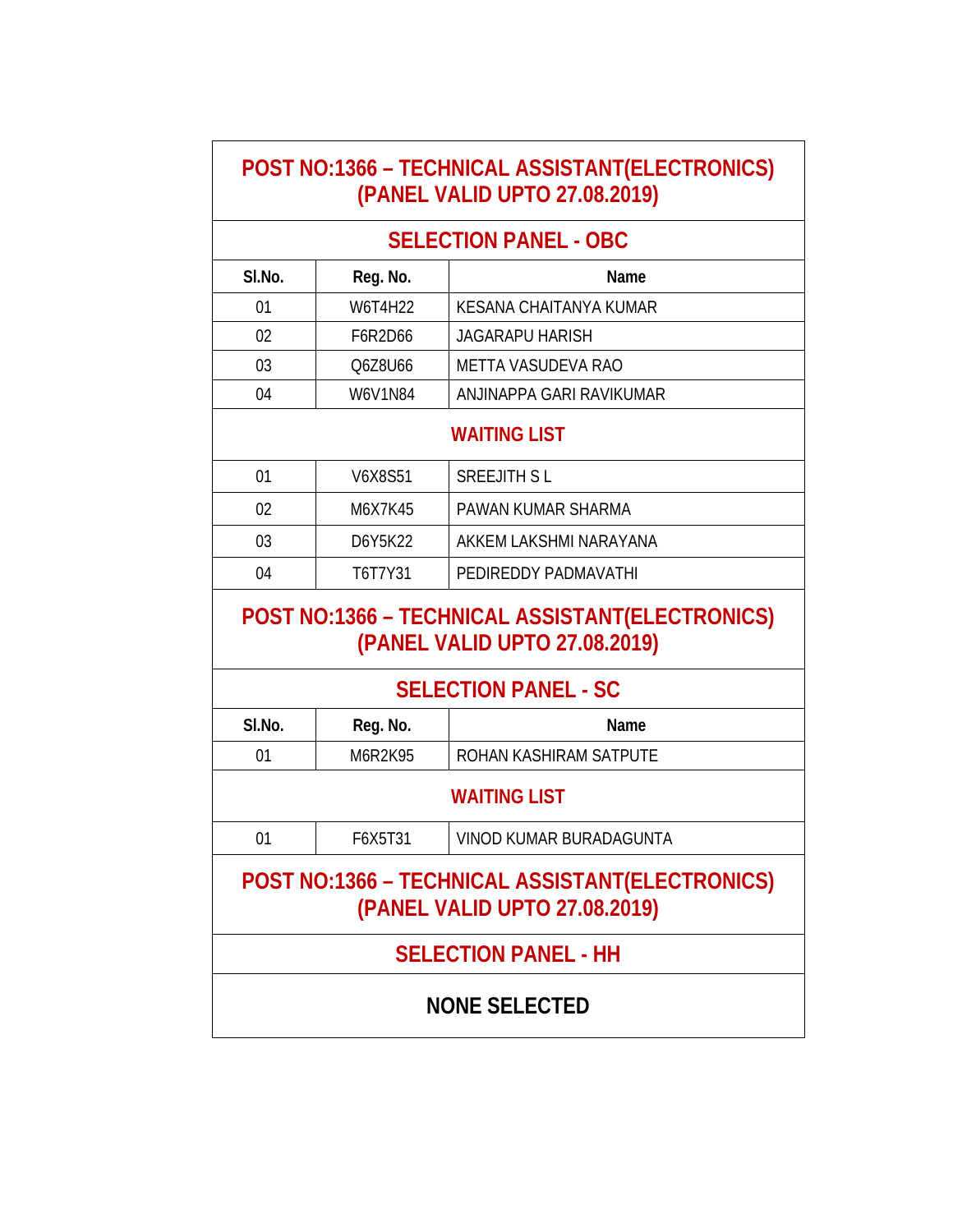#### **POST NO:1367 – TECHNICAL ASSISTANT(MECHANICAL) (PANEL VALID UPTO 27.08.2019)**

### **SELECTION PANEL - UR**

| SI.No.                                                                          | Reg. No.       | Name                         |  |
|---------------------------------------------------------------------------------|----------------|------------------------------|--|
| 01                                                                              | R6X1V44        | <b>ADITYA KUMAR</b>          |  |
| 02                                                                              | S6Z8Q21        | <b>GOLLANGI SATEESH</b>      |  |
| 03                                                                              | Q6U9A86        | <b>SADDAM ANSARI</b>         |  |
| 04                                                                              | S6X1T18        | <b>VIKAS KUMAR</b>           |  |
| 05                                                                              | H6Z6G93        | UMMADISINGU VENKATA RAGHURAM |  |
| 06                                                                              | <b>B6U9B45</b> | PINNINTI PRASANTH REDDY      |  |
| 07                                                                              | N6W5R64        | RAJ THEJA BORUSU             |  |
|                                                                                 |                | <b>WAITING LIST</b>          |  |
| 01                                                                              | Q6R1W76        | <b>GANGADHARA DASARI</b>     |  |
| 02                                                                              | M6R6W53        | MOHANA VAMSI KRISHNA BALLA   |  |
| 03                                                                              | H6U9X62        | <b>VINOD KUMAR PATEL</b>     |  |
| 04                                                                              | H6V6L89        | PRITIDIPTA SAHOO             |  |
| 05                                                                              | <b>J6W8L68</b> | <b>GODDU NAVEEN</b>          |  |
| 06                                                                              | M6T9X41        | DUGGIRALA VENKATA HANUMAN    |  |
| 07                                                                              | Q6S9G99        | PANAPANA SEKHAR              |  |
| 08                                                                              | <b>D6S7R73</b> | YADLA RAMESH                 |  |
| 09                                                                              | D6U6K18        | <b>NOUFAL N</b>              |  |
| 10                                                                              | S6R9P34        | <b>LOKESH KARRI</b>          |  |
| POST NO:1367 - TECHNICAL ASSISTANT(MECHANICAL)<br>(PANEL VALID UPTO 27.08.2019) |                |                              |  |
| <b>SELECTION PANEL - OBC</b>                                                    |                |                              |  |
| SI.No.                                                                          | Reg. No.       | Name                         |  |
| 01                                                                              | Q6R1W76        | GANGADHARA DASARI            |  |
| 02                                                                              | M6R6W53        | MOHANA VAMSI KRISHNA BALLA   |  |
| 03                                                                              | H6U9X62        | <b>VINOD KUMAR PATEL</b>     |  |
| <b>WAITING LIST</b>                                                             |                |                              |  |
| 01                                                                              | H6V6L89        | PRITIDIPTA SAHOO             |  |
| 02                                                                              | J6W8L68        | <b>GODDU NAVEEN</b>          |  |
| 03                                                                              | Q6S9G99        | PANAPANA SEKHAR              |  |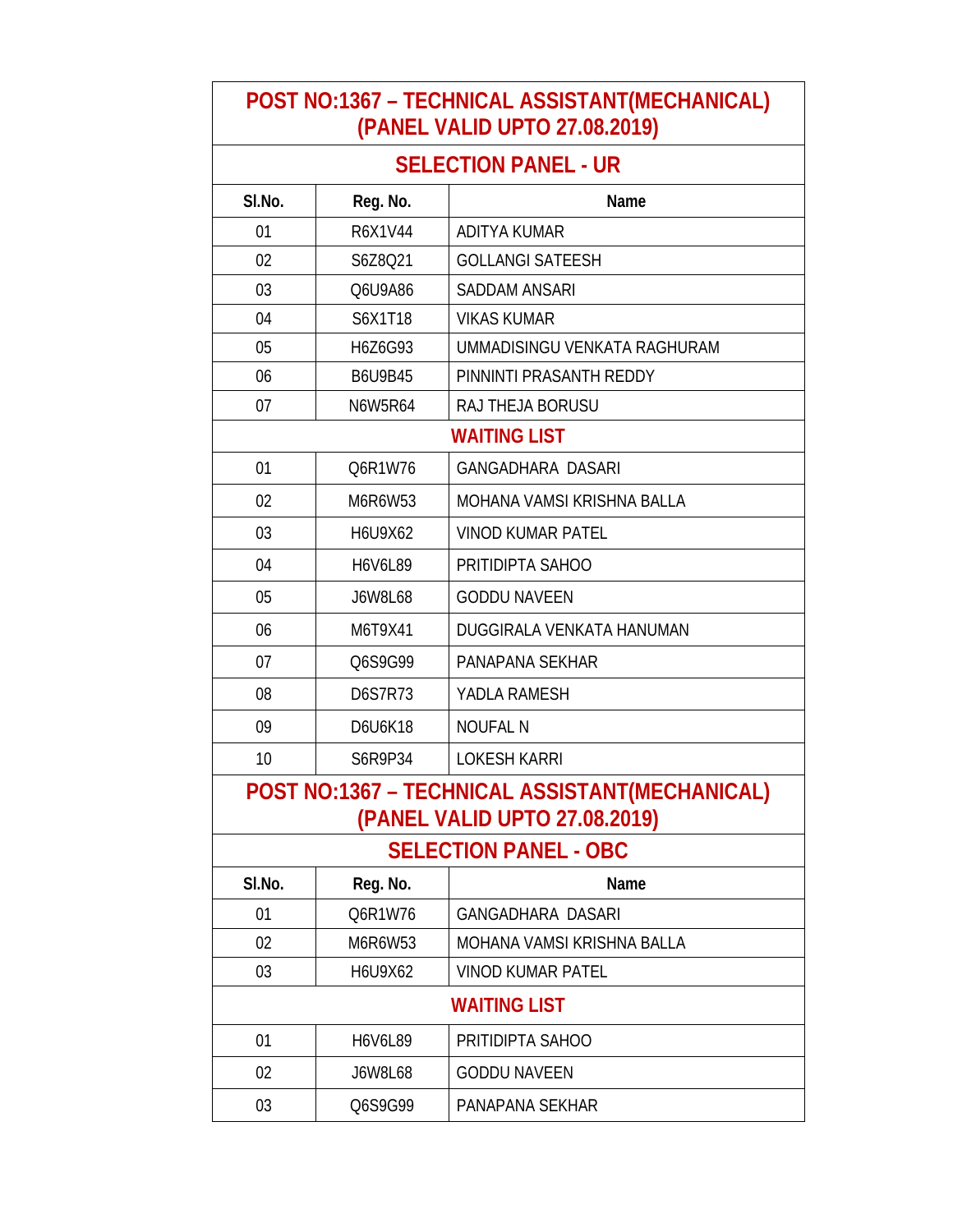| POST NO:1367 - TECHNICAL ASSISTANT(MECHANICAL)<br>(PANEL VALID UPTO 27.08.2019) |          |                      |
|---------------------------------------------------------------------------------|----------|----------------------|
| <b>SELECTION PANEL - SC</b>                                                     |          |                      |
| SI.No.                                                                          | Reg. No. | Name                 |
| 01                                                                              | D6Z5T65  | <b>GANTA SANDEEP</b> |

| POST NO:1368 - TECHNICAL ASSISTANT(CHEMICAL)<br>(PANEL VALID UPTO 27.08.2019) |                                                                               |                         |  |  |
|-------------------------------------------------------------------------------|-------------------------------------------------------------------------------|-------------------------|--|--|
|                                                                               | <b>SELECTION PANEL - UR</b>                                                   |                         |  |  |
| SI.No.                                                                        | Reg. No.                                                                      | Name                    |  |  |
| 01                                                                            | <b>N6T7W77</b>                                                                | <b>MEENU RAMESH A</b>   |  |  |
|                                                                               | <b>WAITING LIST</b>                                                           |                         |  |  |
| 01                                                                            | L6Y6D89                                                                       | PENTAPALLI INDIRA       |  |  |
| 02                                                                            | N6V1B62                                                                       | PASUMARTHI SATYA SAIRAM |  |  |
|                                                                               | POST NO:1368 - TECHNICAL ASSISTANT(CHEMICAL)<br>(PANEL VALID UPTO 27.08.2019) |                         |  |  |
| <b>SELECTION PANEL - OBC</b>                                                  |                                                                               |                         |  |  |
| SI.No.                                                                        | Reg. No.                                                                      | Name                    |  |  |
| 01                                                                            | L6Y6D89                                                                       | PENTAPALLI INDIRA       |  |  |

| POST NO:1369 - TECHNICAL ASSISTANT(CIVIL)<br>(PANEL VALID UPTO 27.08.2019) |                  |                          |  |  |
|----------------------------------------------------------------------------|------------------|--------------------------|--|--|
| <b>SELECTION PANEL - UR</b>                                                |                  |                          |  |  |
| SI.No.                                                                     | Reg. No.<br>Name |                          |  |  |
| 01                                                                         | R6P9T43          | <b>ANJU MOHAN</b>        |  |  |
| <b>WAITING LIST</b>                                                        |                  |                          |  |  |
| 01                                                                         | E6V9S96          | SUVANKAR JANA            |  |  |
| 02                                                                         | M6U7L57          | KANNEGANTI BHARGAV KUMAR |  |  |